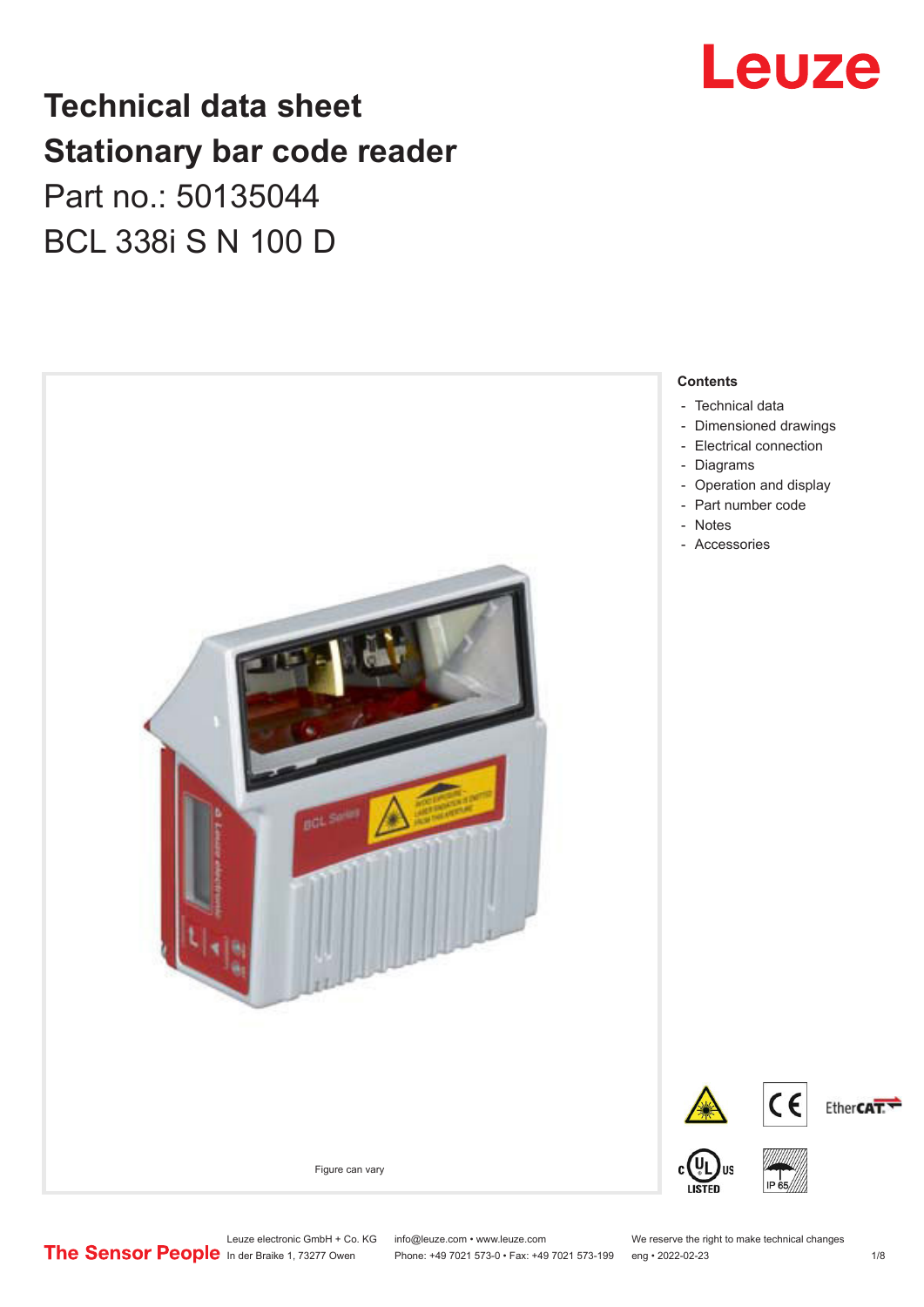### <span id="page-1-0"></span>**Technical data**

# Leuze

| <b>Basic data</b>                               |                                                                  |
|-------------------------------------------------|------------------------------------------------------------------|
| <b>Series</b>                                   | <b>BCL 300i</b>                                                  |
| <b>Special version</b>                          |                                                                  |
| <b>Special version</b>                          | Heating                                                          |
| <b>Functions</b>                                |                                                                  |
| <b>Functions</b>                                | Alignment mode                                                   |
|                                                 | AutoConfig                                                       |
|                                                 | AutoControl                                                      |
|                                                 | <b>AutoReflAct</b>                                               |
|                                                 | Code fragment technology                                         |
|                                                 | <b>LED</b> indicator                                             |
|                                                 | Reference code comparison                                        |
| <b>Characteristic parameters</b>                |                                                                  |
| <b>MTTF</b>                                     | 110 years                                                        |
| <b>Read data</b>                                |                                                                  |
| Code types, readable                            | 2/5 Interleaved                                                  |
|                                                 | Codabar                                                          |
|                                                 | Code 128                                                         |
|                                                 | Code 39                                                          |
|                                                 | Code 93                                                          |
|                                                 | <b>EAN 8/13</b>                                                  |
|                                                 | GS1 Databar Expanded                                             |
|                                                 | <b>GS1 Databar Limited</b>                                       |
|                                                 | <b>GS1 Databar Omnidirectional</b>                               |
|                                                 | <b>UPC</b>                                                       |
| Scanning rate, typical                          | $1,000$ scans/s                                                  |
| Bar codes per reading gate, max.<br>number      | 64 Piece(s)                                                      |
| <b>Optical data</b>                             |                                                                  |
| <b>Reading distance</b>                         | 20  130 mm                                                       |
| <b>Light source</b>                             | Laser, Red                                                       |
| Wavelength                                      | 655 nm                                                           |
| Laser class                                     | 1, IEC/EN 60825-1:2014                                           |
| <b>Transmitted-signal shape</b>                 | Continuous                                                       |
| Usable opening angle (reading field<br>opening) | 60°                                                              |
| <b>Modulus size</b>                             | $0.1270.2$ mm                                                    |
| <b>Reading method</b>                           | Line scanner with deflecting mirror                              |
| <b>Beam deflection</b>                          | By means of rotating polygon mirror<br>wheel + deflecting mirror |
| Light beam exit                                 | Lateral with deflecting mirror                                   |
| <b>Electrical data</b>                          |                                                                  |
| <b>Protective circuit</b>                       | Polarity reversal protection                                     |
| Performance data                                |                                                                  |
| Supply voltage U <sub>R</sub>                   | 18  30 V, DC                                                     |
| Power consumption, max.                         | 4.5 W                                                            |
| Inputs/outputs selectable                       |                                                                  |
| Output current, max.                            | 60 mA                                                            |
| Number of inputs/outputs selectable 2 Piece(s)  |                                                                  |
| Input current, max.                             | 8 mA                                                             |

| Interface                                 |                                                                                    |
|-------------------------------------------|------------------------------------------------------------------------------------|
| Type                                      | <b>EtherCAT</b>                                                                    |
|                                           |                                                                                    |
| <b>EtherCAT</b><br><b>Function</b>        | Process                                                                            |
| <b>Transmission protocol</b>              | EtherCAT, CoE and EoE                                                              |
|                                           |                                                                                    |
| <b>Service interface</b>                  |                                                                                    |
| Type                                      | <b>USB 2.0</b>                                                                     |
| USB                                       |                                                                                    |
| <b>Function</b>                           | Configuration via software                                                         |
|                                           | Service                                                                            |
| <b>Connection</b>                         |                                                                                    |
|                                           |                                                                                    |
| <b>Number of connections</b>              | 1 Piece(s)                                                                         |
| <b>Connection 1</b>                       |                                                                                    |
| <b>Function</b>                           | <b>BUS IN</b>                                                                      |
|                                           | <b>BUS OUT</b>                                                                     |
|                                           | Connection to device                                                               |
|                                           | Data interface                                                                     |
|                                           | PWR / SW IN / OUT                                                                  |
|                                           | Service interface                                                                  |
| <b>Type of connection</b>                 | Plug connector, It is essential to use a<br>connection unit when commissioning the |
|                                           | device.                                                                            |
| No. of pins                               | $32 - pin$                                                                         |
| <b>Type</b>                               | Male                                                                               |
| <b>Mechanical data</b>                    |                                                                                    |
| Design                                    | Cubic                                                                              |
| Dimension (W x H x L)                     | 103 mm x 44 mm x 96 mm                                                             |
| <b>Housing material</b>                   | Metal                                                                              |
| <b>Metal housing</b>                      | Diecast aluminum                                                                   |
| Lens cover material                       | Glass                                                                              |
| Net weight                                | 370 g                                                                              |
| <b>Housing color</b>                      | Red                                                                                |
|                                           | Silver                                                                             |
| <b>Type of fastening</b>                  | Dovetail grooves                                                                   |
|                                           | Fastening on back                                                                  |
|                                           | Via optional mounting device                                                       |
| <b>Operation and display</b>              |                                                                                    |
| Type of display                           | LED                                                                                |
|                                           | Monochromatic graphic display, 128 x 32                                            |
|                                           | pixels                                                                             |
| <b>Number of LEDs</b>                     | 2 Piece(s)                                                                         |
| Type of configuration                     | Via web browser                                                                    |
| <b>Operational controls</b>               | Button(s)                                                                          |
| <b>Environmental data</b>                 |                                                                                    |
| Ambient temperature, operation            | 040 °C                                                                             |
| Ambient temperature, storage              | $-20$ 70 °C                                                                        |
| <b>Relative humidity (non-condensing)</b> | 090%                                                                               |
|                                           |                                                                                    |
|                                           |                                                                                    |
|                                           |                                                                                    |
|                                           |                                                                                    |

Leuze electronic GmbH + Co. KG info@leuze.com • www.leuze.com We reserve the right to make technical changes In der Braike 1, 73277 Owen Phone: +49 7021 573-0 • Fax: +49 7021 573-199 eng • 2022-02-23 2 /8

×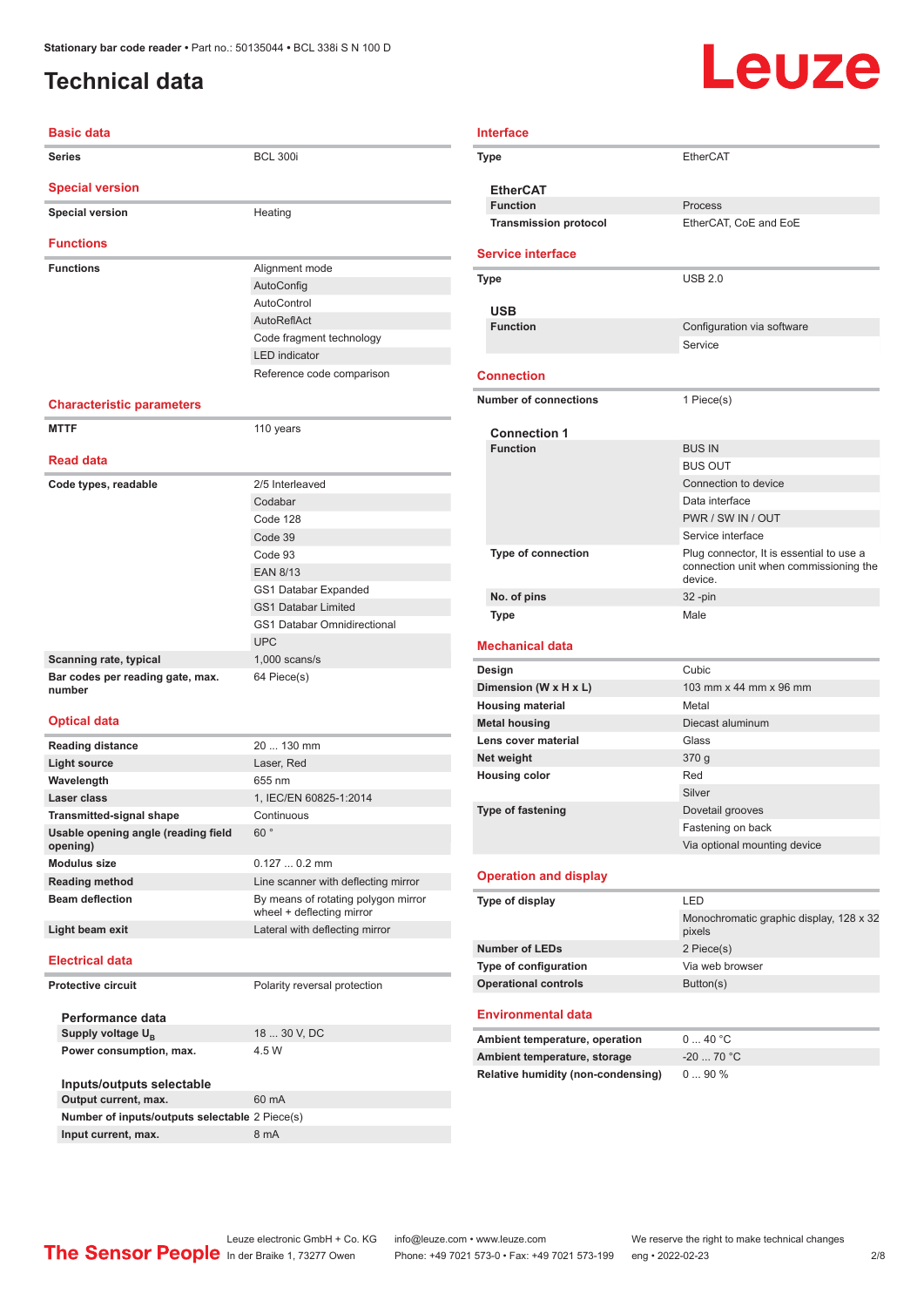### <span id="page-2-0"></span>**Technical data**

# Leuze

#### **Certifications**

| Degree of protection                                               | IP 65                    |
|--------------------------------------------------------------------|--------------------------|
| <b>Protection class</b>                                            | $\mathbf{III}$           |
| <b>Certifications</b>                                              | c UL US                  |
| Test procedure for EMC in accordance                               | EN 55022                 |
| with standard                                                      | EN 61000-4-2, -3, -4, -6 |
| Test procedure for shock in<br>accordance with standard            | IEC 60068-2-27, test Ea  |
| Test procedure for continuous shock<br>in accordance with standard | IEC 60068-2-29, test Eb  |
| Test procedure for vibration in<br>accordance with standard        | IEC 60068-2-6, test Fc   |

#### **Classification**

| <b>Customs tariff number</b> | 84719000 |
|------------------------------|----------|
| <b>ECLASS 5.1.4</b>          | 27280102 |
| <b>ECLASS 8.0</b>            | 27280102 |
| <b>ECLASS 9.0</b>            | 27280102 |
| <b>ECLASS 10.0</b>           | 27280102 |
| <b>ECLASS 11.0</b>           | 27280102 |
| ECLASS 12.0                  | 27280102 |
| <b>ETIM 5.0</b>              | EC002550 |
| <b>ETIM 6.0</b>              | EC002550 |
| <b>ETIM 7.0</b>              | EC002550 |

#### **Dimensioned drawings**

All dimensions in millimeters





- B Deflection angle of the laser beam: ± 30 °
- C M4 thread (5 deep)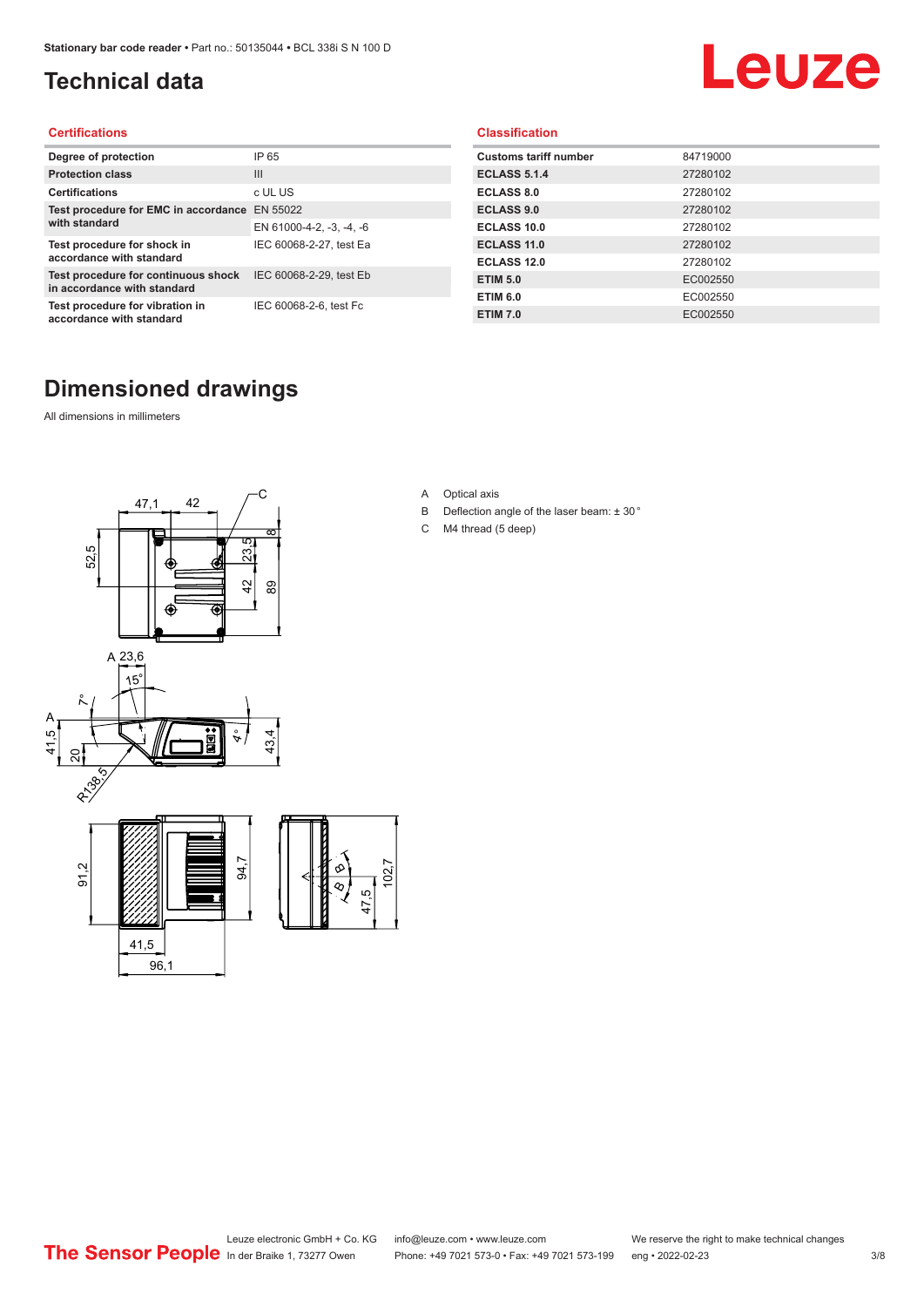#### <span id="page-3-0"></span>**Electrical connection**

### Leuze

#### **Connection 1**

| <b>Function</b>    | <b>BUS IN</b>                                                              |
|--------------------|----------------------------------------------------------------------------|
|                    | <b>BUS OUT</b>                                                             |
|                    | Connection to device                                                       |
|                    | Data interface                                                             |
|                    | PWR / SW IN / OUT                                                          |
|                    | Service interface                                                          |
| Type of connection | Plug connector                                                             |
| Type of connection | It is essential to use a connection unit when<br>commissioning the device. |
| No. of pins        | $32 - pin$                                                                 |
| <b>Type</b>        | Male                                                                       |

#### **Diagrams**

#### Reading field curve



x Reading field distance [mm]

y Reading field width [mm]

### **Operation and display**

| <b>PWR</b><br>Green, flashing<br>Device ok, initialization phase<br>Green, continuous light<br>Device OK | <b>LED</b> | <b>Display</b>          | <b>Meaning</b>     |
|----------------------------------------------------------------------------------------------------------|------------|-------------------------|--------------------|
|                                                                                                          |            |                         |                    |
|                                                                                                          |            |                         |                    |
|                                                                                                          |            | Green, briefly off - on | Reading successful |
| green, briefly off - briefly red - on<br>Reading not successful                                          |            |                         |                    |
| Orange, continuous light<br>Service mode                                                                 |            |                         |                    |
| Red, flashing<br>Device OK, warning set                                                                  |            |                         |                    |

Leuze electronic GmbH + Co. KG info@leuze.com • www.leuze.com We reserve the right to make technical changes<br>
The Sensor People in der Braike 1, 73277 Owen Phone: +49 7021 573-0 • Fax: +49 7021 573-199 eng • 2022-02-23 Phone: +49 7021 573-0 • Fax: +49 7021 573-199 eng • 2022-02-23 4/8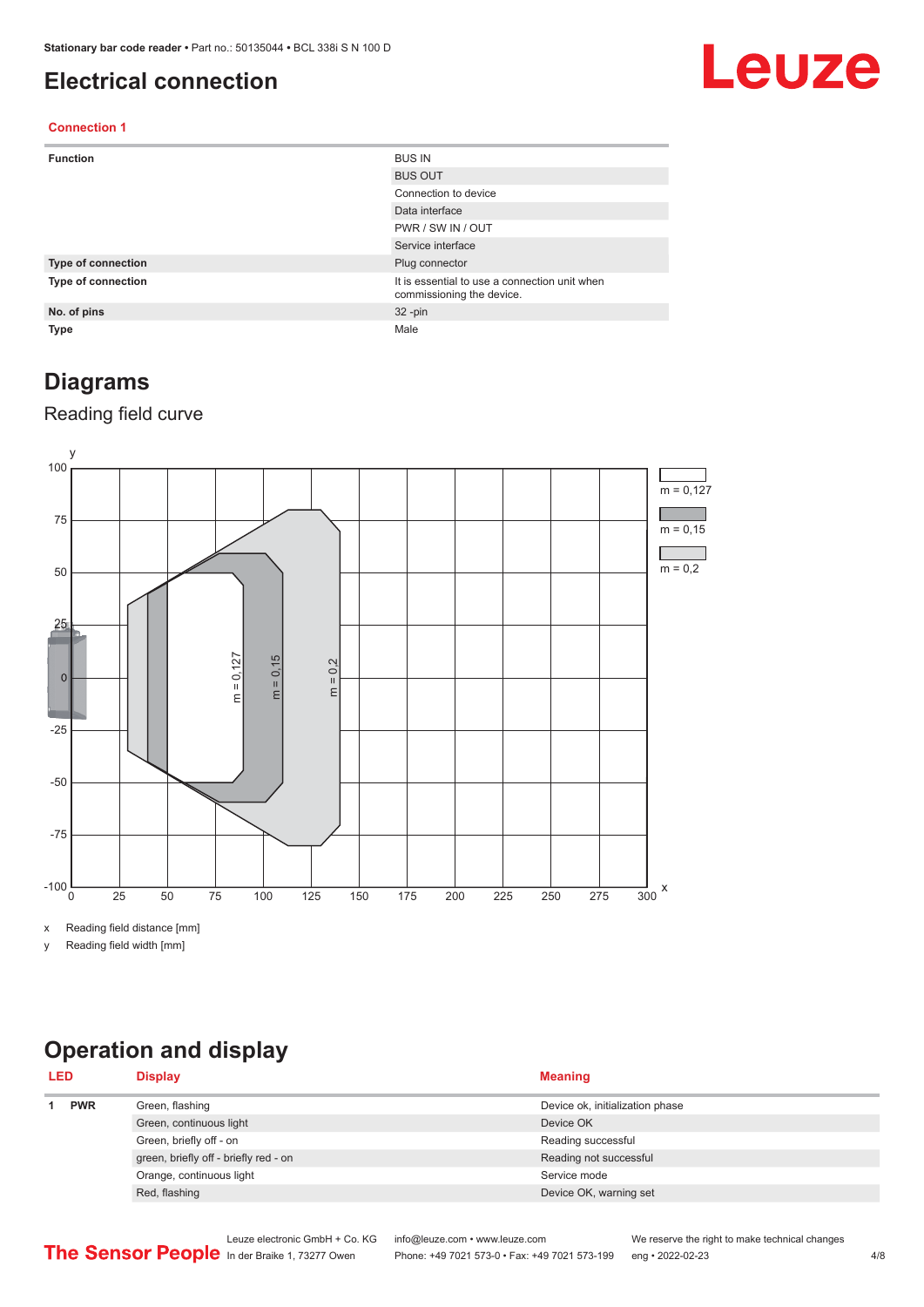#### <span id="page-4-0"></span>**Operation and display**

# Leuze

| <b>LED</b> |                         | <b>Display</b>        | <b>Meaning</b>      |
|------------|-------------------------|-----------------------|---------------------|
|            | <b>PWR</b>              | Red, continuous light | Error, device error |
| 2 BUS      | Green, flashing         | Initialization        |                     |
|            | Green, continuous light | Bus operation ok      |                     |
|            |                         | Red, flashing         | Communication error |
|            |                         | Red, continuous light | Bus error           |

#### **Part number code**

Part designation: **BCL XXXX YYZ AAA BB CCCC**

| <b>BCL</b>  | <b>Operating principle</b><br>BCL: bar code reader                                                                                                                                                                                       |  |  |  |
|-------------|------------------------------------------------------------------------------------------------------------------------------------------------------------------------------------------------------------------------------------------|--|--|--|
| <b>XXXX</b> | Series/interface (integrated fieldbus technology)<br>300i: RS 232 / RS 422 (stand-alone)<br>301i: RS 485 (multiNet slave)<br>304i: PROFIBUS DP<br>308i: EtherNet TCP/IP, UDP<br>338i: EtherCAT<br>348i: PROFINET RT<br>358i: EtherNet/IP |  |  |  |
| YY          | <b>Scanning principle</b><br>S: line scanner (single line)<br>R1: line scanner (raster)<br>O: oscillating-mirror scanner (oscillating mirror)                                                                                            |  |  |  |
| z           | <b>Optics</b><br>N: High Density (close)<br>M: Medium Density (medium distance)<br>F: Low Density (remote)<br>L: Long Range (very large distances)<br>J: ink-jet (depending on the application)                                          |  |  |  |
| <b>AAA</b>  | Beam exit<br>100: lateral<br>102: front                                                                                                                                                                                                  |  |  |  |
| <b>BB</b>   | <b>Special equipment</b><br>D: With display<br>H: With heating<br>DH: optionally with display and heating<br>P: plastic exit window                                                                                                      |  |  |  |
| CCCC        | <b>Functions</b><br>F007: optimized process data structure                                                                                                                                                                               |  |  |  |
| <b>Note</b> |                                                                                                                                                                                                                                          |  |  |  |
|             | $\&$ A list with all available device types can be found on the Leuze website at www.leuze.com.                                                                                                                                          |  |  |  |

#### **Notes**

| Observe intended use!                                                                                                                                                                                                         |
|-------------------------------------------------------------------------------------------------------------------------------------------------------------------------------------------------------------------------------|
| $\%$ This product is not a safety sensor and is not intended as personnel protection.<br>$\&$ The product may only be put into operation by competent persons.<br>♦ Only use the product in accordance with its intended use. |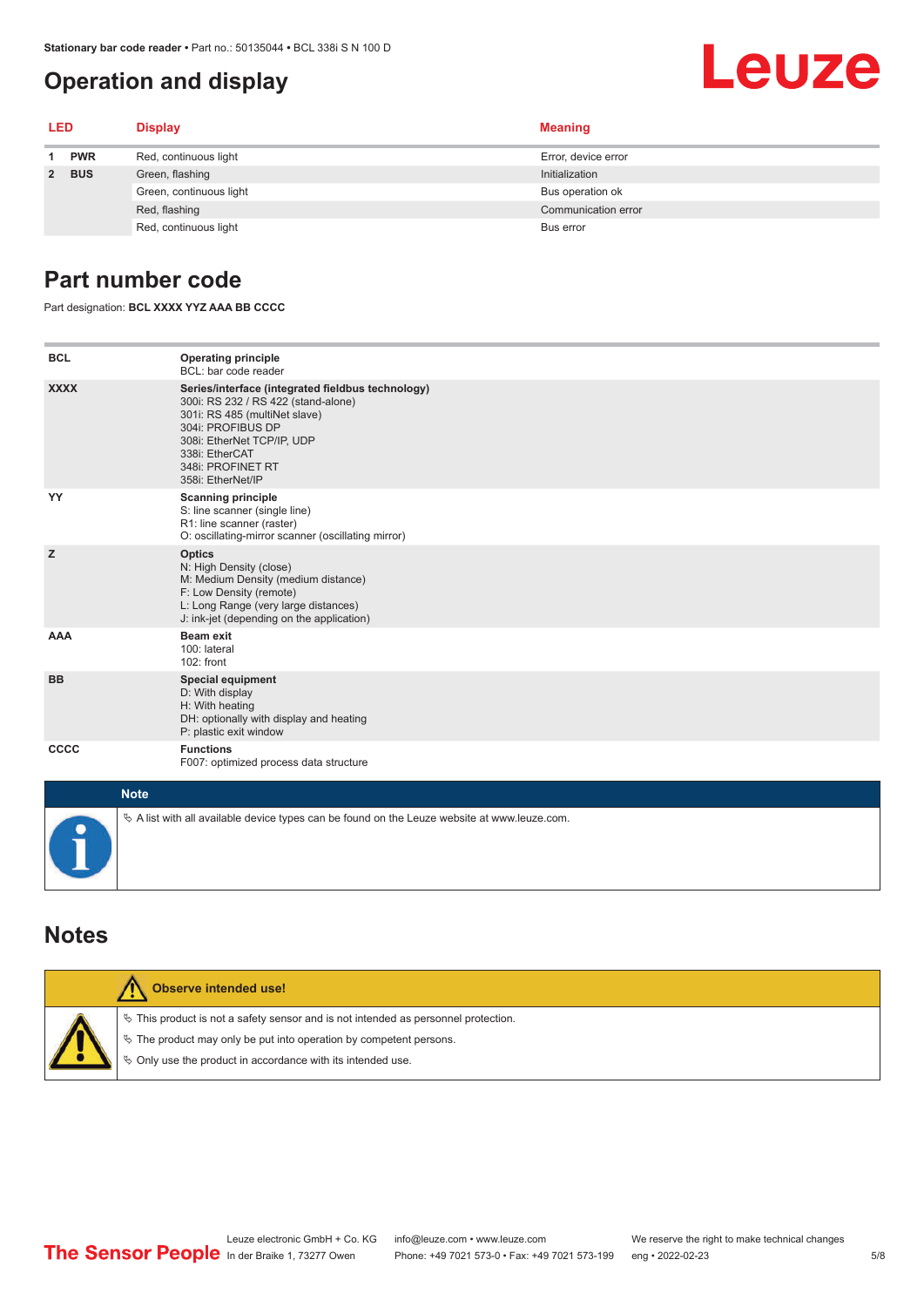#### <span id="page-5-0"></span>**Notes**

|   | <b>ATTENTION! LASER RADIATION - CLASS 1 LASER PRODUCT</b>                                                                                                                                                                                                                                                                                                                                                                                                                                                                                                   |
|---|-------------------------------------------------------------------------------------------------------------------------------------------------------------------------------------------------------------------------------------------------------------------------------------------------------------------------------------------------------------------------------------------------------------------------------------------------------------------------------------------------------------------------------------------------------------|
| 纂 | The device satisfies the requirements of IEC/EN 60825-1:2014 safety regulations for a product of laser class 1 and complies with 21 CFR 1040.10 except<br>for conformance with IEC 60825-1 Ed. 3., as described in Laser Notice No. 56, dated May 8, 2019.<br>$\%$ Observe the applicable statutory and local laser protection regulations.<br>$\%$ The device must not be tampered with and must not be changed in any way.<br>There are no user-serviceable parts inside the device.<br>Repairs must only be performed by Leuze electronic GmbH + Co. KG. |

#### **Accessories**

#### Connection technology - Connection cables

|      | Part no. | <b>Designation</b>      | <b>Article</b>   | <b>Description</b>                                                                                                                                                                            |
|------|----------|-------------------------|------------------|-----------------------------------------------------------------------------------------------------------------------------------------------------------------------------------------------|
| \ll. | 50132079 | KD U-M12-5A-V1-<br>050  | Connection cable | Connection 1: Connector, M12, Axial, Female, A-coded, 5-pin<br>Connection 2: Open end<br>Shielded: No<br>Cable length: 5,000 mm<br>Sheathing material: PVC                                    |
|      | 50135074 | KS ET-M12-4A-P7-<br>050 | Connection cable | Suitable for interface: Ethernet<br>Connection 1: Connector, M12, Axial, Male, D-coded, 4-pin<br>Connection 2: Open end<br>Shielded: Yes<br>Cable length: 5,000 mm<br>Sheathing material: PUR |

### Connection technology - Interconnection cables

|                           |                                                                                                                                                                                                                                | Part no. | <b>Designation</b>                     | <b>Article</b>        | <b>Description</b>                                                                                                                                                                                                               |
|---------------------------|--------------------------------------------------------------------------------------------------------------------------------------------------------------------------------------------------------------------------------|----------|----------------------------------------|-----------------------|----------------------------------------------------------------------------------------------------------------------------------------------------------------------------------------------------------------------------------|
| $\frac{1}{\sqrt{2}}$<br>Ħ | $\Box$                                                                                                                                                                                                                         | 50117011 | <b>KB USB A - USB</b><br>miniB         | Service line          | Suitable for interface: USB<br>Connection 1: USB<br>Connection 2: USB<br>Shielded: Yes<br>Cable length: 1,500 mm<br>Sheathing material: PVC                                                                                      |
|                           |                                                                                                                                                                                                                                | 50137078 | <b>KSS ET-M12-4A-</b><br>M12-4A-P7-050 | Interconnection cable | Suitable for interface: Ethernet<br>Connection 1: Connector, M12, Axial, Male, D-coded, 4-pin<br>Connection 2: Connector, M12, Axial, Male, D-coded, 4-pin<br>Shielded: Yes<br>Cable length: 5,000 mm<br>Sheathing material: PUR |
|                           | the filled the control in the control in the control in the control in the control in the control in the control in the control in the control in the control in the control in the control in the control in the control in t | 50135081 | <b>KSS ET-M12-4A-</b><br>RJ45-A-P7-050 | Interconnection cable | Suitable for interface: Ethernet<br>Connection 1: Connector, M12, Axial, Male, D-coded, 4-pin<br>Connection 2: RJ45<br>Shielded: Yes<br>Cable length: 5,000 mm<br>Sheathing material: PUR                                        |

Leuze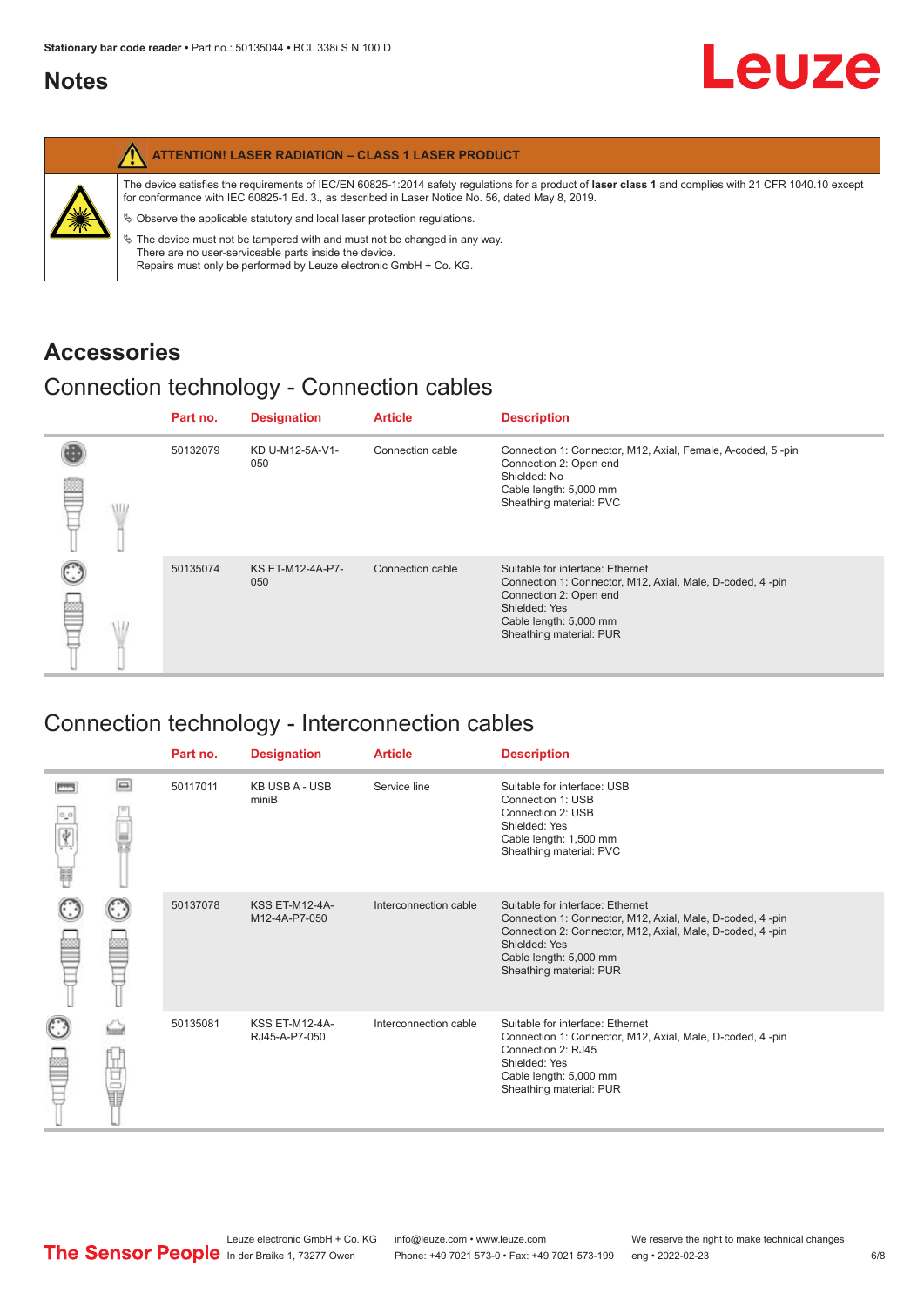## Leuze

#### **Accessories**

### Connection technology - Connection boxes

| Part no.   | <b>Designation</b> | <b>Article</b>  | <b>Description</b>                                                                                                                                         |
|------------|--------------------|-----------------|------------------------------------------------------------------------------------------------------------------------------------------------------------|
| 50134929 * | ME 338 103         | Connection unit | Suitable for: BCL 338i, BPS 338i<br>Suitable for interface: EtherCAT<br>Number of connections: 4 Piece(s)<br>Connection: Cable with connector, M12, 900 mm |
| 50134927 * | ME 338 104         | Connection unit | Suitable for: BCL 338i<br>Suitable for interface: EtherCAT<br>Number of connections: 5 Piece(s)<br>Connection: Cable with connector, M12, 900 mm           |
| 50134928 * | ME 338 214         | Connection unit | Suitable for: BCL 338i<br>Suitable for interface: EtherCAT<br>Number of connections: 5 Piece(s)<br>Connection: Cable with connector, M12, 600 mm           |
| 50134931 * | <b>MK338</b>       | Connection unit | Suitable for: BCL 338i, BPS 338i<br>Suitable for interface: EtherCAT<br>Number of connections: 4 Piece(s)<br>Connection: Terminal                          |
| 50134930 * | <b>MS 338</b>      | Connection unit | Suitable for: BCL 338i, BPS 338i<br>Suitable for interface: EtherCAT<br>Number of connections: 4 Piece(s)<br>Connection: Connector, M12                    |

\* Necessary accessories, please order separately

#### Mounting technology - Mounting brackets

|              | Part no. | <b>Designation</b> | <b>Article</b>  | <b>Description</b>                                                                                                                                                                            |
|--------------|----------|--------------------|-----------------|-----------------------------------------------------------------------------------------------------------------------------------------------------------------------------------------------|
| $\sim$<br>ı. | 50121433 | BT 300 W           | Mounting device | Design of mounting device: Angle, L-shape<br>Fastening, at system: Through-hole mounting<br>Mounting bracket, at device: Screw type<br>Type of mounting device: Adjustable<br>Material: Metal |

#### Mounting technology - Rod mounts

| Part no. | <b>Designation</b> | <b>Article</b>  | <b>Description</b>                                                                                                                                                                                                                                                |
|----------|--------------------|-----------------|-------------------------------------------------------------------------------------------------------------------------------------------------------------------------------------------------------------------------------------------------------------------|
| 50121435 | BT 56 - 1          | Mounting device | Functions: Static applications<br>Design of mounting device: Mounting system<br>Fastening, at system: For 12 mm rod, For 14 mm rod, For 16 mm rod<br>Mounting bracket, at device: Clampable<br>Material: Metal<br>Tightening torque of the clamping jaws: $8 N·m$ |